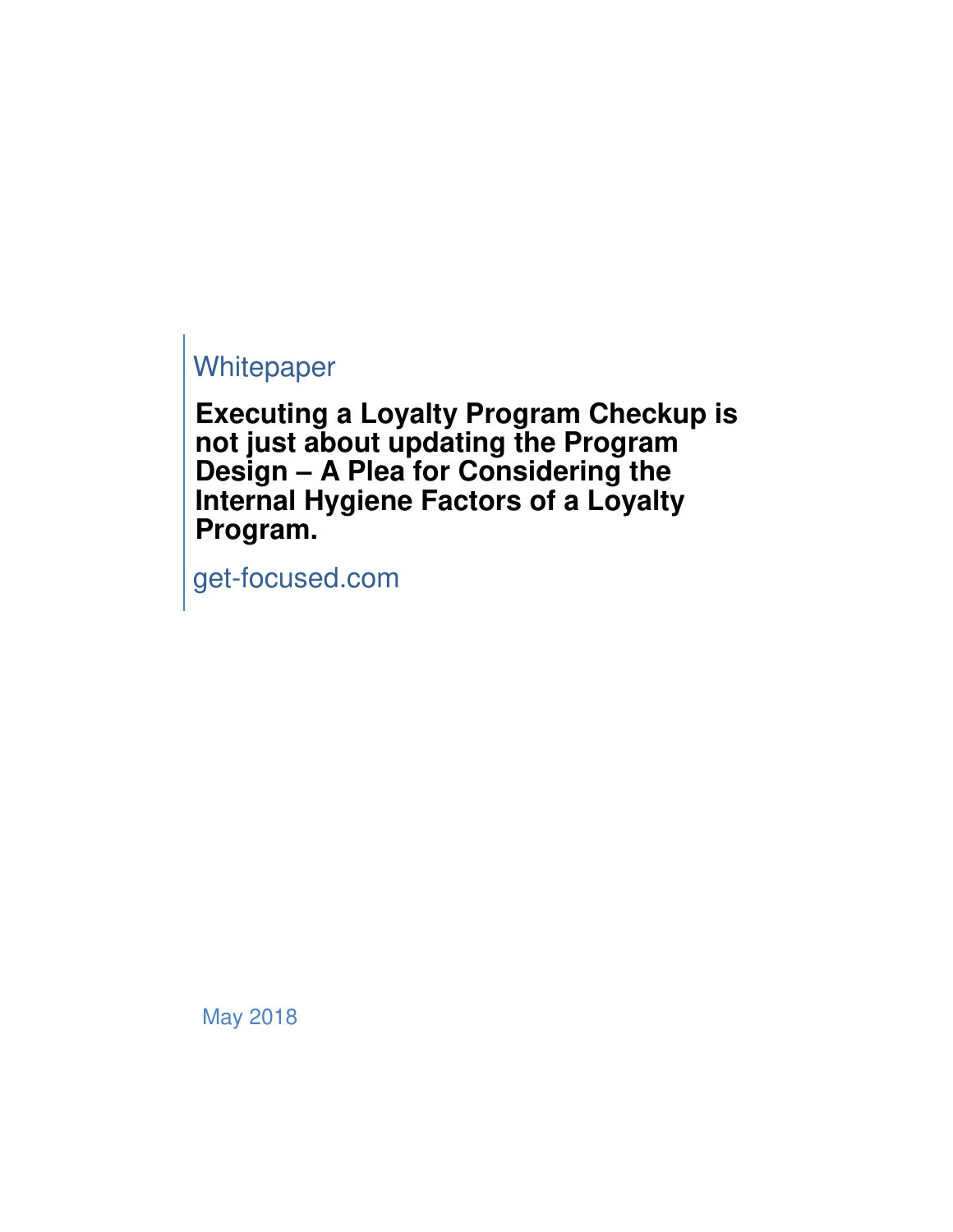# **Introduction**

Once implemented and launched, each marketer responsible for a loyalty program needs to answers these challenging questions: How is my program actually performing, and does the program meet the business's objectives? After investing significant financial and human capital into the program, how can its performance be optimized? The budget is tight and program devaluation is not an option. What other opportunities do I have? Not only to help answer these questions, but also to keep your program up to speed, it is necessary for each marketer to recheck your loyalty approach and program on a regular basis.

With 3.3 billion US loyalty program memberships and an average of 29 loyalty program memberships per US household, companies need to consider that loyalty programs are too powerful as a marketing tool to be missed and too expensive to be executed badly. Currently, 77% of American consumers participate in a retail loyalty program which is a 9% increase compared to 2016. Marketers know that the probability of selling to an existing customer is much higher compared to a new prospect. (60-70% probability to existing customers compared to 5-20% to new prospects).

Research also shows that 77% of members say that loyalty programs make them more likely to continue doing business with brands, 63% modify spending to maximize loyalty benefits, and 70% are more likely to recommend brands with good loyalty programs. 73% of Millennials say loyalty programs are an important influencer on their purchases.

In this whitepaper, I would like to share my thoughts and ideas on what I believe is important - and often underestimated - when performing a program checkup. To get a better understanding, let's take a deeper look into the challenges of existing loyalty programs to familiarize ourselves with the situation.

# **Existing Programs and their Challenges**

An existing program has gone through design, pilot and rollout. So far it is being used to reward loyal customers, to generate more information about customer behavior, to influence consumer behavior, or to acquire new customers. Now, the program is getting in a phase of stagnancy, meaning member activity and retention is declining, new customer acquisition is hard to improve and members don't see enough value in the benefit structure offered. The risk is member fatigue and inactivity.

Reports show that on average members were enrolled in 14.3 programs (+31% over the last 4 years), but the activity rate of 47% remains unchanged. Clearly, there is a need for the marketers to react to this situation.

# This leads to my first challenge of **keeping customers engaged and the program relevant after launch**.

Keeping customers active and giving them a reason to come back as well as maintaining program attractiveness on a high level is a topic which becomes more important for companies running a loyalty program. The retail, grocery and travel industry have been dealing with this issue for some time, but other sectors such as telecommunication, restaurants or banking services are experiencing the same development. The focus used to be on customer acquisition and transaction volume, but now companies are facing the situation on needing to work on their customer retention and activity through improved loyalty concepts and customer experience.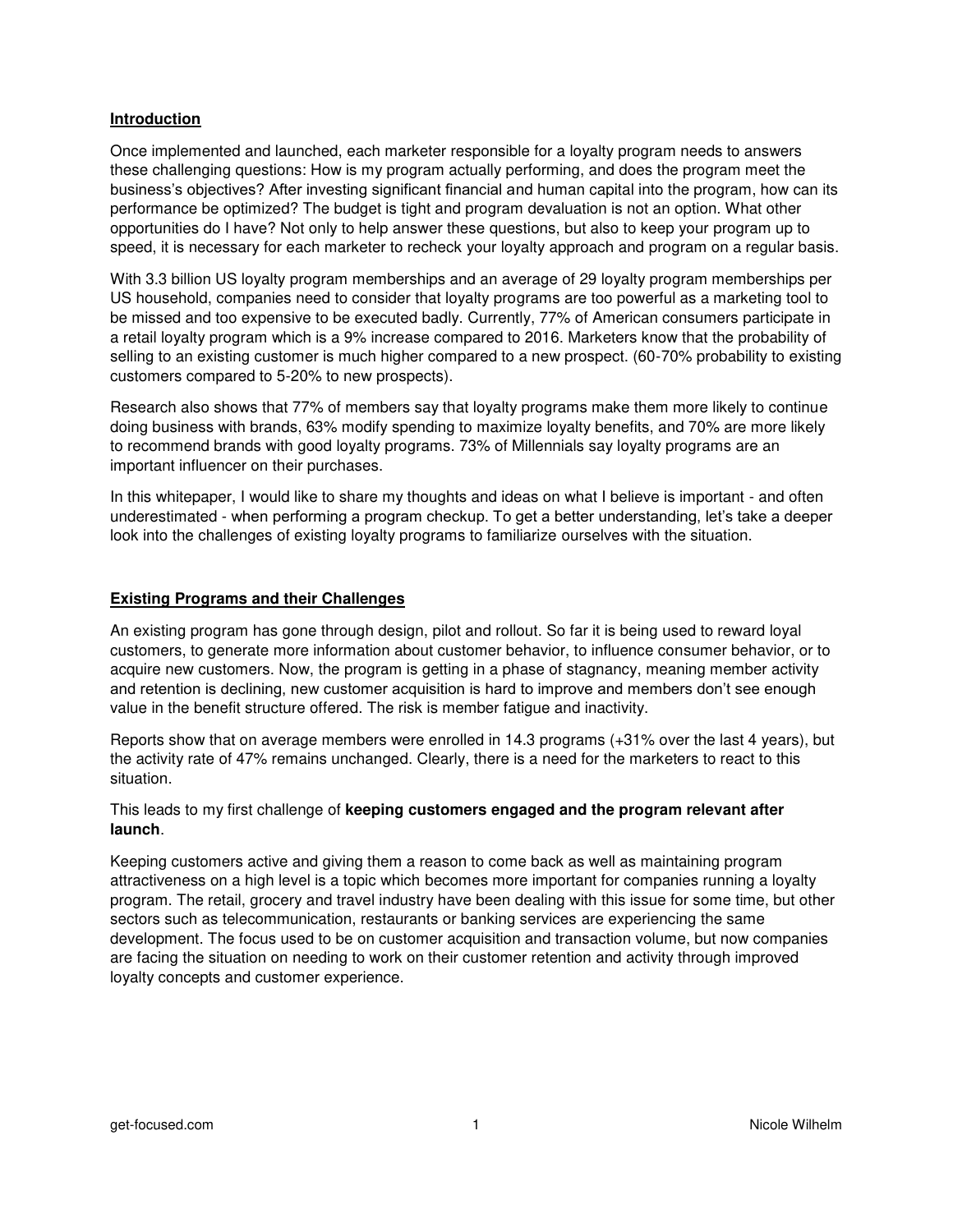## The second challenge is **the perpetual change of the loyalty landscape**.

The number of shopping and communication channels as well as customer touchpoints are steadily growing, customer behavior and expectations are continuously changing, new technologies and payment solutions are available and social media is strongly influencing customers and companies at the same time. Loyalty programs need to adjust to these developments and evolve constantly in order to meet customers' expectations and to keep consumers loyal. It's all about customer experience and how to emotionally bind the members to your program and brand. Companies need to understand that customer loyalty is not just based on a loyalty program, but is the result of delivering a differentiated and positive customer experience to their customers.

My third challenge - **program setup and execution** - is part of the solution.

Whereas the first two challenges are mainly influenced externally, the third challenge is of internal origin. I have seen several existing loyalty programs which missed crucial internal program elements during implementation, e.g. proper data management, integrated IT infrastructure or defined KPIs to measure success just to mention some examples. These elements were missed simply and mostly due to time or budget constraints, lack of internal alignments or capabilities during launch. The missing of these elements is not obvious in the beginning or shortly after launch; their influence rises after the program has been implemented and running for a while. Marketers start seeing themselves confronted on delivering proof of performance and results.

The reason I would like to emphasize these internal factors is that they have a strong potential to be low hanging fruits, which means, once they are located and identified, their changes have a strong impact, can be executed with internal resources and have less external dependency.

For a holistic approach, I will give an overview of the different internal as well as the external factors that need to be considered when executing a loyalty checkup, but will concentrate in detail on the internal factors.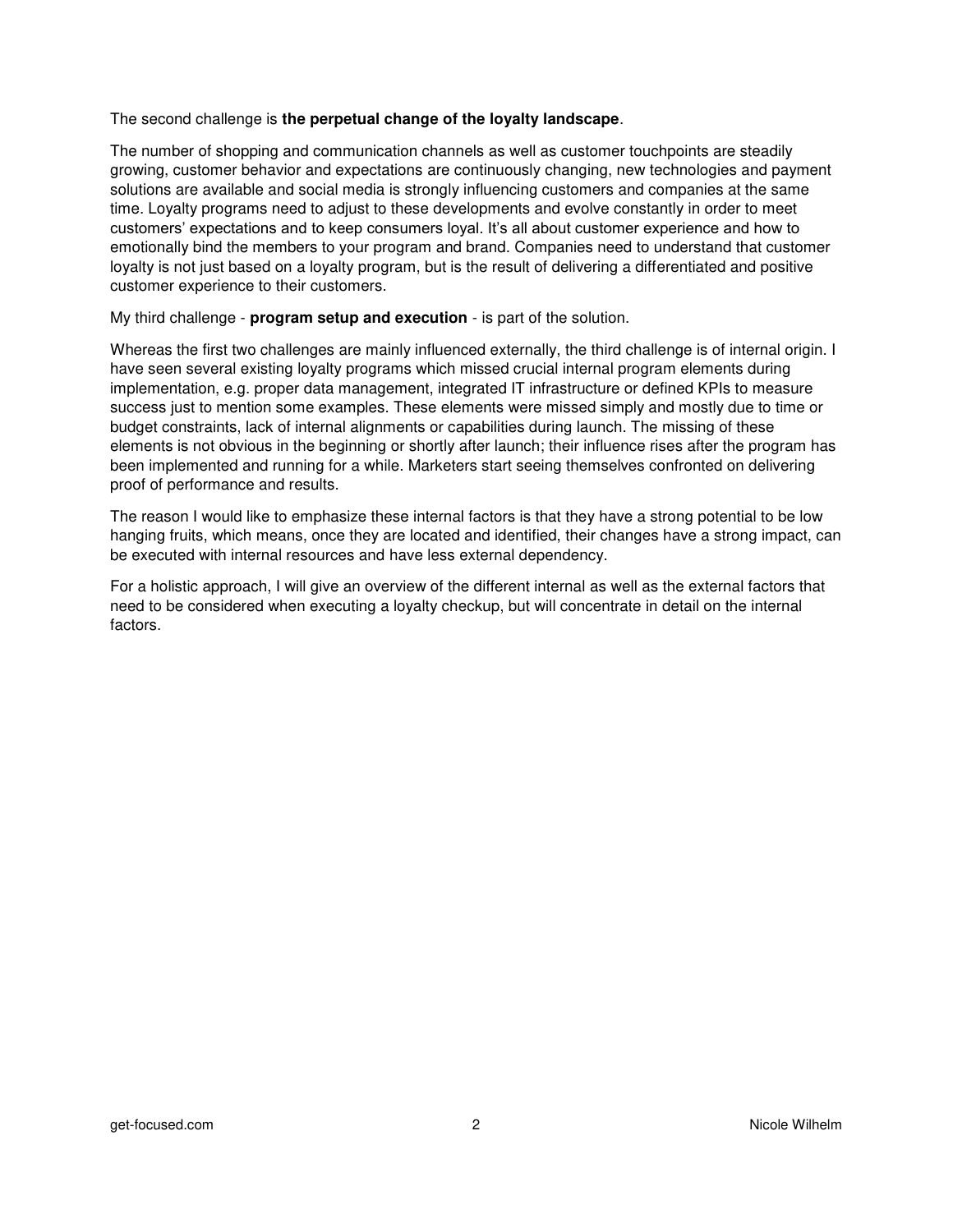# **Influencing Factors for a Loyalty Checkup**

Determination of the loyalty strategy and objectives is fundamental and needs to be aligned with the overall company strategy. The internal **hygiene factors** and external **market factors** represent the areas of program execution and customer value proposition. (see figure 1: Influencing Factors)



Figure 1: Influencing Factors

All elements which represent the structure and backbone of the program can be identified as internal factors, as they are relevant for execution and delivery of customer experience - I call them "**Hygiene Factors**". Why hygiene factors? Because missing these factors can have a large negative impact on the program performance and internal acceptance. Companies often underestimate their importance by putting the primary focus on the external market factors.

**"Market factors"** are customer facing and influence the customer value proposition. There is no doubt that companies need to realign their loyalty approach and program design continuously, in order to keep up with the changes of consumers and loyalty landscape. It is also key to avoid complicated program structures and mechanics, large amount of time to redeem rewards and the lack of varieties or restrictive terms and conditions, to mention a few. However, having seen existing loyalty programs in different industries and experiencing their successes as well as their struggles, I can say that most companies wanting to improve their program put their main focus on updating their program structure and value proposition instead of first analyzing and optimizing the internal program setup and execution. This priority may lead to an investment which does not deliver the desired financial return.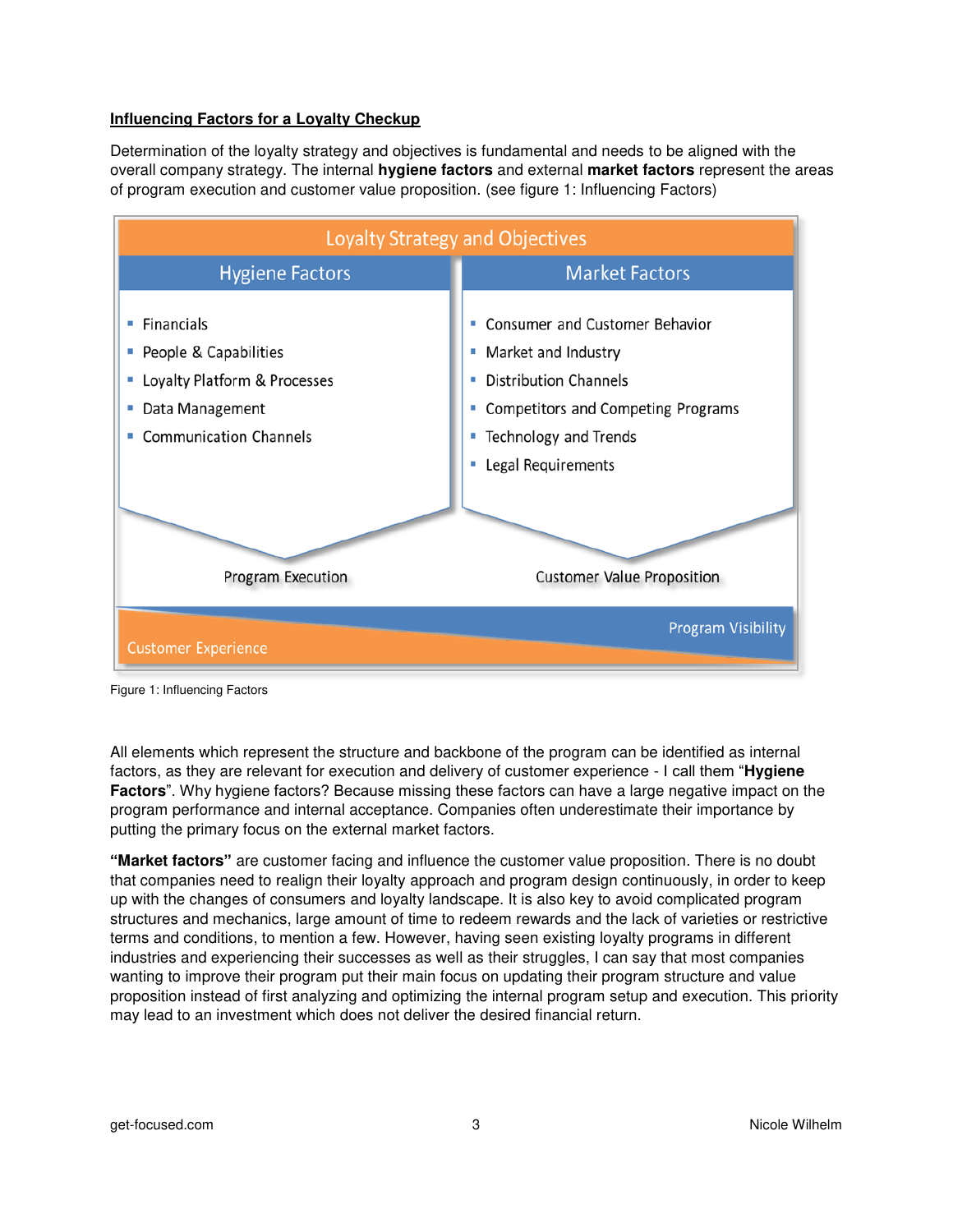Even the best and richest loyalty concept is not worth the paper it is written on if it is not executed and delivered to the customer in the right manner. Perfectly combined, all factors deliver a best-in-class loyalty program and customer experience.

Putting my focus on the hygiene factors, I would like to go more into the details of my approach and give ideas on how marketers can move forward when redesigning their program.

## #1 Financials

All loyalty marketers know and have experienced the burden of having to prove that loyalty programs and their initiatives have a positive impact on the ROI and are not just a cost factor. Therefore, it's crucial to align on program KPIs, metrics and key success factors, as they are the key to proving the success of the program. Further, marketers need to be able to measure the effect of each loyalty campaign and activity and to gain flexibility through measurement on the cost side as well. For example campaign response measures to identify high performing campaigns or redemption metrics. The set-up of a constant reporting system allows the marketer to identify cost-saving potential as well as to react quickly to changes.

Additionally, being able to access the respective financial data, as well as having a common understanding of the budget planning process, results in a less vulnerable loyalty program. Too often, senior management seeks fast short-term results, whereas it is important to remember that setting up loyalty can take time.

A dedicated loyalty budget is one of the elements which allows the loyalty team to execute and develop the program and all loyalty initiatives to its best. Having experienced the opposite, with decisions leading to negative program performance or even worse, resulting in a program execution "just ticking over," I am a strong supporter of loyalty programs with an independent budget.

#### #2 People & Capabilities

For customer-facing industries, your frontline employees make the difference. Every point of contact between an employee and customer is the opportunity to positively influence the member's experience. It is your employees who generate positive emotions with program members, but in most companies, there is room for improvement. Research shows that only 21% of members are prompted by brand representatives to use the program, only 20 % get help to make the most out of their membership and only 19% feel special and recognized by brand representatives.

Make your staff your best advocates because they represent both the brand and your program. They need to be provided with all the necessary trainings, information and participation. There is nothing better than having an employee participating in your loyalty program and knowing it inside out. Reports show that when representatives make members feel positive emotions, there is a higher likelihood of member retention. These are critical competitive advantages.

Make sure to provide back-office people with the right capabilities in order to manage and develop a program successfully. You need experts in the different loyalty functions such as program strategy, design & execution, marketing automation & campaign management, analytics & segmentation, and the loyalty platform.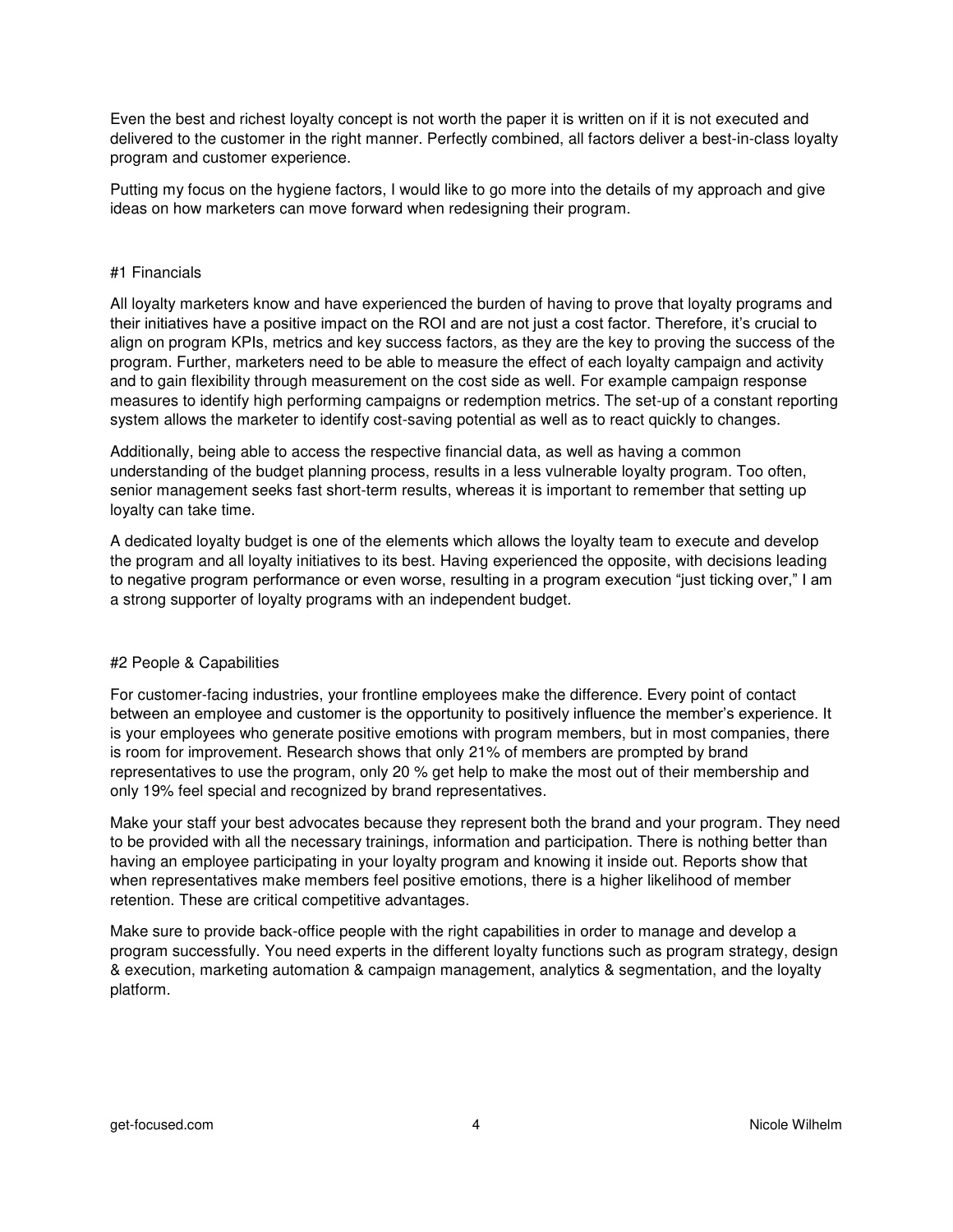## #3 Loyalty Platform & Processes

Customer loyalty ventures often start off as basic loyalty programs containing an earn-burn-structure and possibly other beneficial elements. In most cases, the implemented loyalty platform is either developed inhouse, or an external loyalty solution is being used. Whichever solution is implemented, it is crucial that there is an alignment with the necessary company IT infrastructure and objectives in order to allow best program usage and the program growth.

Companies need to understand that there is the strong need to invest in the right technology as loyalty initiatives are not isolated from the overall technology strategy of the company. A companywide loyalty approach guarantees involvement and support of your technology stakeholders.

Further, I often experience that the definition of business processes is underestimated and neglected when implementing a loyalty program. This can result in complex and frustrating customer processes; e.g., for program sign up or point redemption which can lead to lower activity and, even worse, a negative customer experience. At the same time, the missing of process definitions leads to internal miscommunication, or lack of information and understanding, especially with your frontline staff e.g. claims handling. Getting your processes right and defined is another low hanging fruit that can have a huge impact on program performance.

### #4: Data Management

Your customer data tells the story and is the foundation for the continuous successful management and development of your customer loyalty program. One might say it is the reason marketers are operating loyalty programs.

Those programs leveraging information to build lasting customer relationships through relevant communications, rewards, and other personalized perks will win the race for customer loyalty. Since the launch of each program, customer habits and expectations might have changed. It is a company's challenge to continue engaging these customers. Your consumer data will stay on top of these trends and allow you to use this knowledge to adapt program design accordingly. Marketers who develop a holistic, 360 degree, analytical view of customer relationships by linking data from loyalty, CRM, web, social, and mobile channels are seeing the full customer picture.

But there is more to data than getting to know your customer. A successful loyalty strategy consists of the right set of metrics based on the overall business objectives. As already mentioned, marketers often struggle internally to isolate the impact of their loyalty efforts, but, on the other hand, need to prove effectiveness. Therefore, it is crucial to keep measurement at the forefront to ensure that all your loyalty initiatives can be effectively measured and you have efficient and complete data access.

Companywide data access also encourages other departments, e.g. sales or product development, to use the available customer data in their daily business. This has another charming aspect as it improves the reputation of the program from being a sole cost factor toward a profitable marketing asset.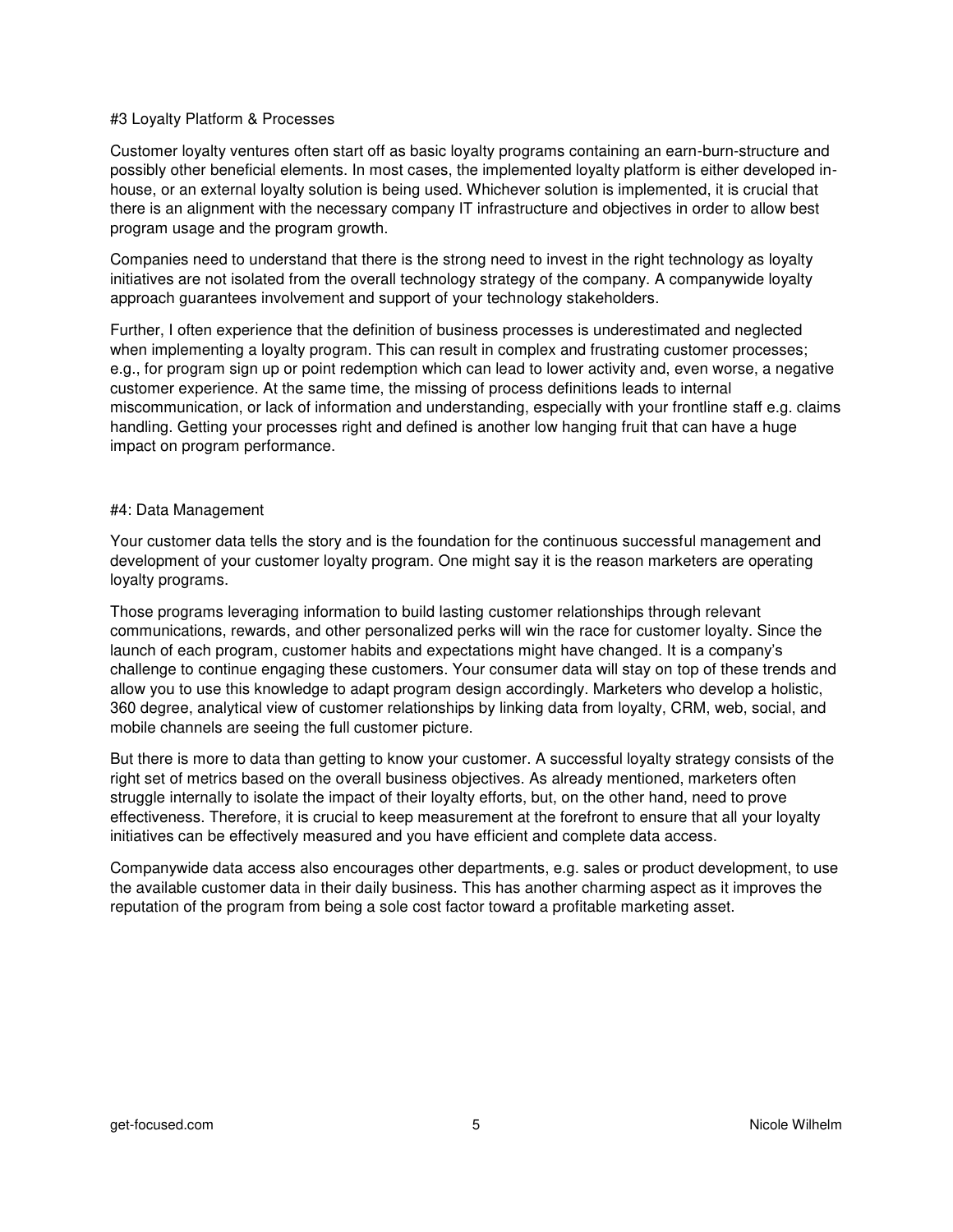## #5 Communication Channels

Integration and alignment of loyalty and marketing initiatives is necessary in order to deliver a relevant and consistent customer experience. There are too many examples where customers receive two emails a day from the same company because they signed up to the regular email list and because they are members of the loyalty program. A successful omni-channel loyalty program will connect customers to a brand across all touchpoints with the right content at the right time. Research shows that 95% of members want to engage with their program through new and emerging technology (e.g.wearables, chatbots).

In order to prove the effectiveness of your communication and loyalty initiatives, automated measurement is important. It saves a lot of internal resources and time having to prove the actual contribution of each activity if the objectives and KPIs are defined in advance and the current data is available and accessible.

Integrated communication also includes internal communication. Knowing that especially in the retail and service industry, frontline staff (e.g. sales staff and call center) deliver the brand and customer experience, it is important to involve these employees early and on an ongoing basis. They are the first to get feedback from your customers; therefore, they need to be heard and valued. It is too often that this valuable input is not being recorded and used for future development and changes.

Aligning all five factors with each other guarantees a customer centric approach and culture within the company Customer centricity means taking customer loyalty seriously and executing loyalty companywide. Loyalty cannot be seen as a silo initiative: It is as important to secure executive commitment as well as alignment with all relevant departments in order to leverage loyalty across the entire company. Loyalty needs to be a corporate initiative where everyone is held accountable for its success.



Figure 2: Hygiene Factors